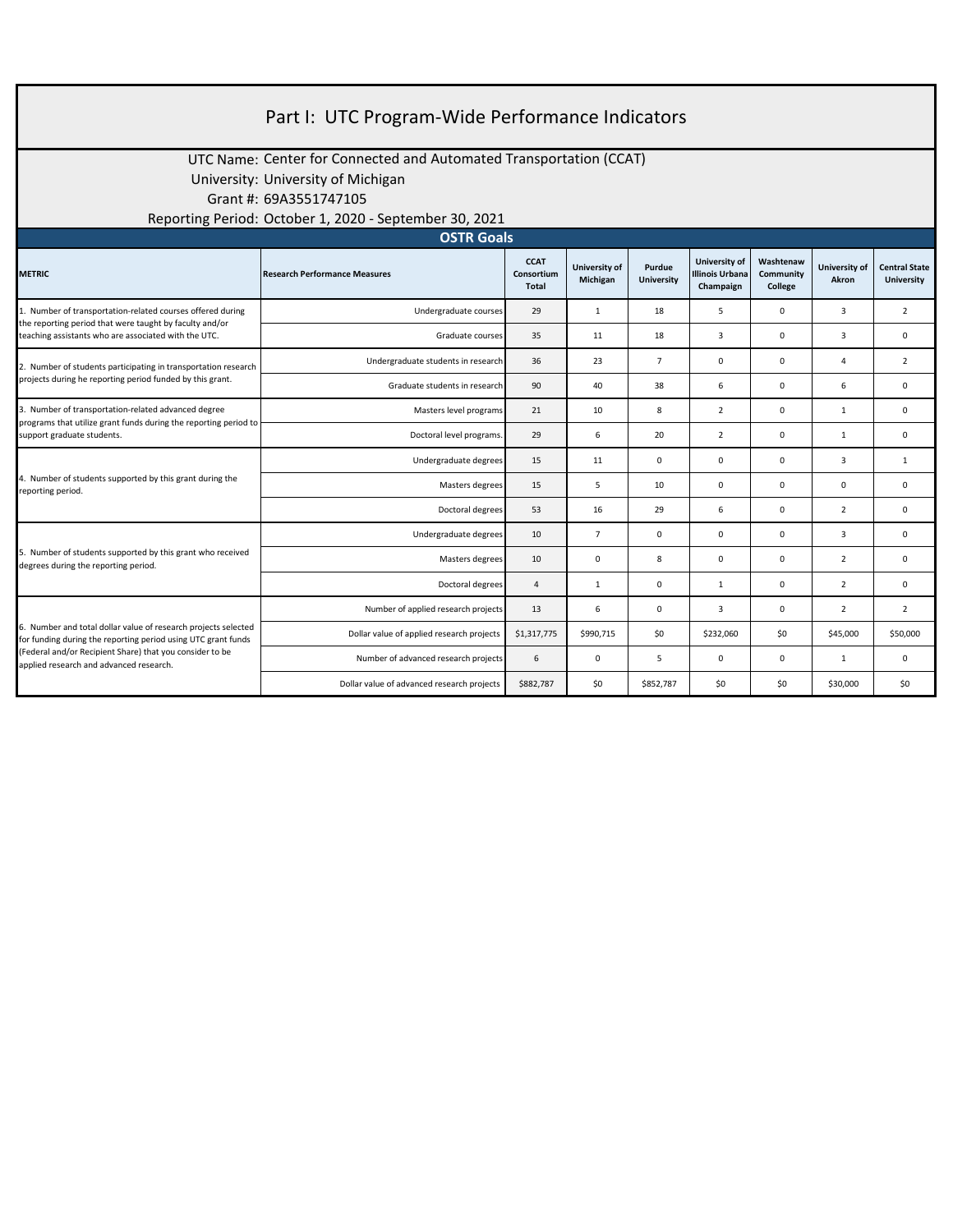| Part II: CCAT UTC Specific Performance Indicators                                                                                                               |                                                                                                                               |                            |                           |                             |                                                             |                                   |                        |                                           |  |
|-----------------------------------------------------------------------------------------------------------------------------------------------------------------|-------------------------------------------------------------------------------------------------------------------------------|----------------------------|---------------------------|-----------------------------|-------------------------------------------------------------|-----------------------------------|------------------------|-------------------------------------------|--|
|                                                                                                                                                                 |                                                                                                                               |                            |                           |                             |                                                             |                                   |                        |                                           |  |
| UTC Name: Center for Connected and Automated Transportation (CCAT)                                                                                              |                                                                                                                               |                            |                           |                             |                                                             |                                   |                        |                                           |  |
| University: University of Michigan                                                                                                                              |                                                                                                                               |                            |                           |                             |                                                             |                                   |                        |                                           |  |
| Grant #: 69A3551747105                                                                                                                                          |                                                                                                                               |                            |                           |                             |                                                             |                                   |                        |                                           |  |
|                                                                                                                                                                 |                                                                                                                               |                            |                           |                             |                                                             |                                   |                        |                                           |  |
| Reporting Period: October 1, 2020 - September 30, 2021<br><b>Technology Transfer Goals</b>                                                                      |                                                                                                                               |                            |                           |                             |                                                             |                                   |                        |                                           |  |
|                                                                                                                                                                 |                                                                                                                               |                            |                           |                             |                                                             |                                   |                        |                                           |  |
| 1. OUTPUTS                                                                                                                                                      | <b>Research Performance Measures</b>                                                                                          | Consortium<br><b>Total</b> | University of<br>Michigan | Purdue<br><b>University</b> | <b>University of</b><br><b>Illinois Urbana</b><br>Champaign | Washtenaw<br>Community<br>College | University of<br>Akron | <b>Central State</b><br><b>University</b> |  |
| 1.A. Disseminate research results through publications,                                                                                                         | <b>Technical reports</b>                                                                                                      | 9                          | 1                         | 0                           | 6                                                           | 0                                 | 1                      | 1                                         |  |
| conference papers, and policy papers                                                                                                                            | Papers at conferences, symposia, workshops, and meetings                                                                      | 47                         | 9                         | 29                          | 6                                                           | 0                                 | 3                      | 0                                         |  |
|                                                                                                                                                                 | Peer-reviewed journal articles                                                                                                | 29                         | 12                        | 13                          | $\overline{3}$                                              | $\mathbf 0$                       | $\mathbf{1}$           | 0                                         |  |
| 1.B. Develop inventions, new methodologies, or products                                                                                                         | Annual number of research deployments                                                                                         | 8                          | 8                         | 0                           | $\mathbf 0$                                                 | $\mathsf 0$                       | $\mathbf 0$            | 0                                         |  |
| 1.C. Research projects funded by sources other than UTC and                                                                                                     | Number of projects                                                                                                            | 27                         | 11                        | 8                           | 6                                                           | $\mathsf 0$                       | $\overline{2}$         | $\mathsf 0$                               |  |
| matching fund sources                                                                                                                                           | Dollar amount of projects                                                                                                     | \$24,990,905               | \$22,355,683              | \$1,135,222                 | \$1,420,000                                                 | \$0                               | \$80,000               | \$0                                       |  |
| 2. OUTCOMES                                                                                                                                                     | <b>Research Performance Measures</b>                                                                                          |                            |                           |                             |                                                             |                                   |                        |                                           |  |
| 2.A. Incorporate new technologies, techniques or practices                                                                                                      | Number of technology transfer activities that offer<br>implementation or deployment guidance                                  | $\overline{7}$             | 4                         | $\overline{2}$              | 0                                                           | $\mathsf 0$                       | $\mathsf 0$            | $\mathbf{1}$                              |  |
| 2.B. Improve the processes, technologies, techniques in<br>addressing transportation issues                                                                     | Number of research deliverables disseminated from each<br>research project                                                    | 50                         | 5                         | 32                          | 13                                                          | $\mathbf 0$                       | $\mathbf 0$            | $\mathbf 0$                               |  |
| 3. IMPACTS                                                                                                                                                      | <b>Research Performance Measures</b>                                                                                          |                            |                           |                             |                                                             |                                   |                        |                                           |  |
|                                                                                                                                                                 | Number of instances of technology adoption or                                                                                 | $\overline{2}$             | 1                         | 1                           | 0                                                           | 0                                 | $\mathbf 0$            | 0                                         |  |
| 3.A. Increase the body of knowledge and safety of the<br>transportation system                                                                                  | commercialization<br>Number of conferences organized by the CCAT consortium                                                   |                            |                           |                             |                                                             |                                   |                        |                                           |  |
|                                                                                                                                                                 | members                                                                                                                       | 43                         | 17                        | 24                          | 1                                                           | $\mathsf 0$                       | $\mathbf{1}$           | 0                                         |  |
| 3.B. Improve the operation and safety of the transportation<br>system                                                                                           | Number of instances of research changing behavior, practices<br>decision making, policies (including regulatory policies), or | $\overline{7}$             | 2                         | $\overline{2}$              | 1                                                           | 0                                 | $\overline{2}$         | 0                                         |  |
| <b>Leadership Development Goals</b>                                                                                                                             | social actions                                                                                                                |                            |                           |                             |                                                             |                                   |                        |                                           |  |
| <b>OUTPUTS</b>                                                                                                                                                  | <b>Research Performance Measures</b>                                                                                          |                            |                           |                             |                                                             |                                   |                        |                                           |  |
|                                                                                                                                                                 | Number of media engagements                                                                                                   | 9                          | 3                         | 0                           | 5                                                           | $\mathbf{1}$                      | $\mathsf 0$            | 0                                         |  |
| 1.A Keynote speeches or invited speaker presentations                                                                                                           | Number of academic engagements                                                                                                | 56                         | 38                        | $\mathbf 0$                 | 6                                                           | 9                                 | $\overline{2}$         | $\mathbf{1}$                              |  |
| <b>OUTCOMES</b>                                                                                                                                                 | Number of industry engagements<br><b>Research Performance Measures</b>                                                        | 96                         | 19                        | $\mathbf 0$                 | 6                                                           | 70                                | $\mathbf{1}$           | 0                                         |  |
| 2.A Leadership positions held                                                                                                                                   | Regional organizations                                                                                                        | 15                         | $\mathbf{1}$              | $\mathsf 0$                 | $\mathbf{3}$                                                | 11                                | $\mathsf 0$            | 0                                         |  |
|                                                                                                                                                                 | National organizations                                                                                                        | 10                         | 0                         | $\mathbf 0$                 | $\overline{2}$                                              | 8                                 | $\mathsf 0$            | $\mathsf 0$                               |  |
|                                                                                                                                                                 | International organizations                                                                                                   | 27                         | 8                         | 16                          | $\mathbf{3}$                                                | $\mathbf 0$                       | $\mathsf 0$            | $\mathsf 0$                               |  |
| 2.B CCAT affiliated students holding leadership positions                                                                                                       | Number of students                                                                                                            | 30                         | 14                        | 0                           | 3                                                           | 11                                | $\overline{2}$         | $\mathsf 0$                               |  |
| <b>Education and Workforce Development Goals</b>                                                                                                                |                                                                                                                               |                            |                           |                             |                                                             |                                   |                        |                                           |  |
| <b>OUTPUTS</b>                                                                                                                                                  | <b>Research Performance Measures</b>                                                                                          |                            |                           |                             |                                                             |                                   |                        |                                           |  |
| A Number of Workforce Online learning modules created and<br>developed toward the certification of completion training for<br>the emerging CAT field technician | Number of learning modules                                                                                                    | 15                         | $1\,$                     | 0                           | 0                                                           | 14                                | $\pmb{0}$              | $\pmb{0}$                                 |  |
| 1.B Development of Articulation agreements for C++ software<br>programs and Applied Data Science program with partner<br>institutions                           | Number of Articulation/Transfer Programs                                                                                      | 6                          | $\pmb{0}$                 | 0                           | $\mathsf 0$                                                 | 6                                 | $\mathbf 0$            | 0                                         |  |
| 1.C Development of an active WCC Pre-Engineering Program in                                                                                                     | Number of students completed Associates Degree for Pre-<br><b>Engineering Science Transfer</b>                                | 622                        | 0                         | 0                           | $\mathsf 0$                                                 | 622                               | $\mathbf 0$            | $\mathsf{O}\xspace$                       |  |
| STEM disciplines leading to an AAS degree                                                                                                                       | Number of students completed Associates Degree for                                                                            | 48                         | $\pmb{0}$                 | 0                           | $\mathsf 0$                                                 | 48                                | $\mathsf 0$            | 0                                         |  |
| 1.D Number of curriculum development and professional                                                                                                           | Engineering Technologist-Manufacturing Degree<br>Number of Professional Dev. Activities in IT [CAT]                           | 50                         | 0                         | $\overline{2}$              | $\mathsf 0$                                                 | 47                                | 0                      | $\mathbf{1}$                              |  |
| development activities for instructors in related CAT<br>technologies                                                                                           | Number of participants                                                                                                        | 60                         | 0                         | 4                           | 0                                                           | 56                                | $\mathbf 0$            | $\mathsf{O}\xspace$                       |  |
| 1.E Number of K-12 Career pathways activities related to CAT                                                                                                    | Number of K-12 Activities in CAT Career Areas                                                                                 | 12                         | 0                         | 0                           | $\mathbf 0$                                                 | 12                                | 0                      | $\mathsf{O}\xspace$                       |  |
| career fields.                                                                                                                                                  | Number of participants                                                                                                        | 297                        | $\mathsf 0$               | $\mathsf 0$                 | $\mathsf 0$                                                 | 297                               | $\mathsf 0$            | 0                                         |  |
| <b>Outreach Goals</b>                                                                                                                                           |                                                                                                                               |                            |                           |                             |                                                             |                                   |                        |                                           |  |
| 1. OUTPUTS                                                                                                                                                      | <b>Research Performance Measures</b>                                                                                          |                            |                           |                             |                                                             |                                   |                        |                                           |  |